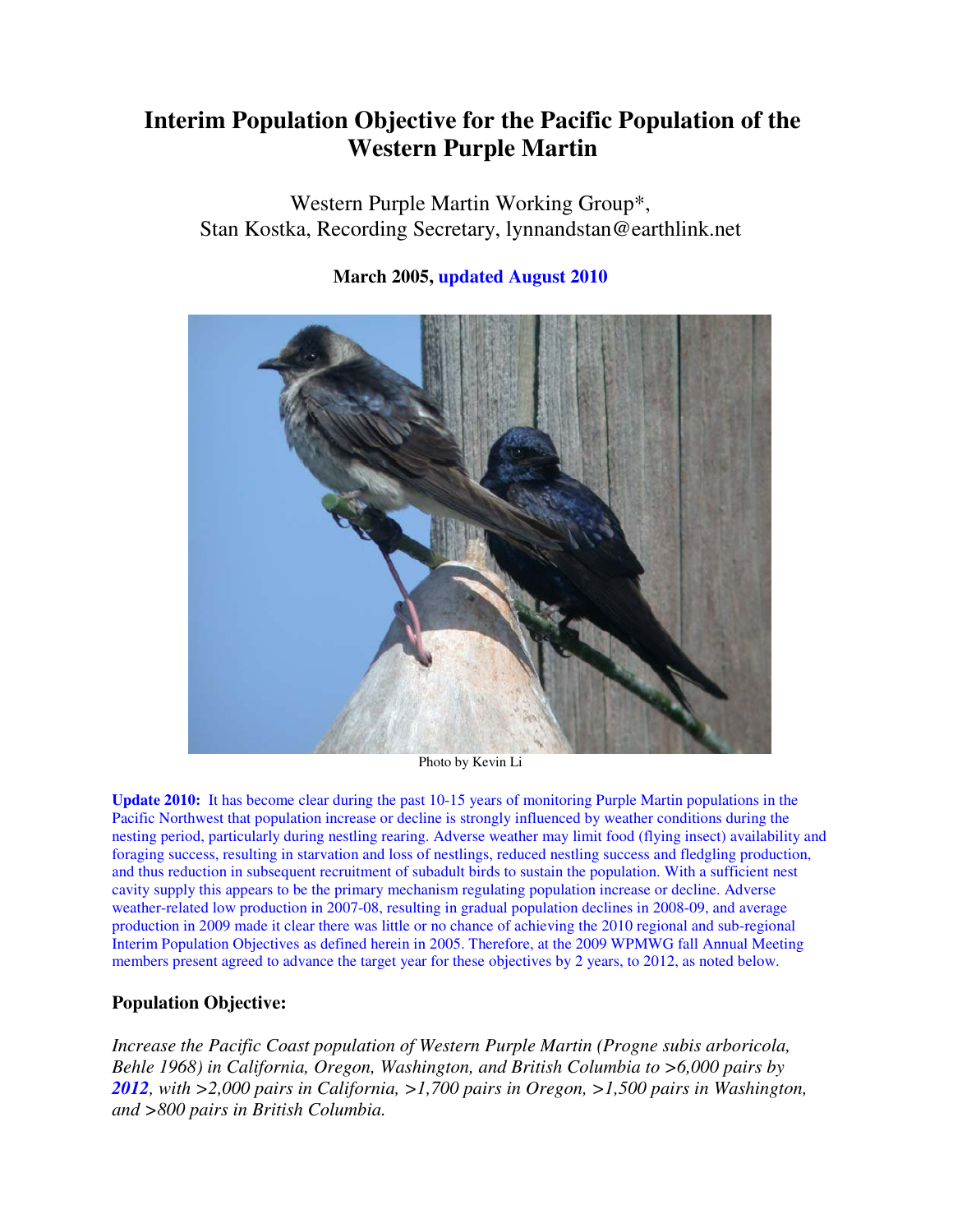*At least 15% of the regional population outside California should be comprised of birds nesting in cavities other than nest boxes (i.e., trees, snags and other cavities) with nesting in these sites distributed across all jurisdictions. Use of suitable cavities in large man-made structures rather than in the wild, as in California, contributes to meeting this objective*. *This Interim Objective is intended to support and enhance existing recovery efforts in lieu of a future population viability analysis that would establish more specific recovery objectives for the western subspecies.* 

### **Assumptions/Rationale**:

The Pacific Coast Western Purple Martin population has substantially declined in the last 50- 100 years. This decline may be due to a number of factors, but three major causes are evident. Habitat loss has resulted from coastal lowland urban and agricultural development. Forest management and fire suppression have reduced the availability of large snags for nesting use. Introduction and proliferation of the European starling (*Sturnus vulgaris*) and house sparrow (*Passer domesticus*) have increased competition for a dwindling supply of natural nest cavities (and changes in building construction to control these pest species may have helped to displace martins from cities as well). In recent years, establishment of nest box programs has increased the population, but levels are still below those of the mid-1900s.

The current population estimate for purple martins in California, Oregon, Washington, and British Columbia is approximately 3,500 pairs. This estimate is based on our knowledge of populations using nest boxes and other structures; forest surveys and inventories in BC and Oregon; and compilation of records, incomplete habitat surveys and projections from available habitat in California. The estimates for states and provinces are: 1,300 pairs in California, 1,100 in Oregon, 700 in Washington, and 400 in British Columbia.

The population objective of >6,000 pairs by **2012** provides a reasonably optimistic but achievable target to stimulate conservation action. Meeting these region-wide and sub-regional objectives would increase confidence in the stability and longevity of the regional population. This objective represents an approximate 10% annual increase of the current known population. Our objective assumes continuation and expansion of nest box programs, *where appropriate,* throughout the region, along with monitoring and management of human structures currently used and suitable for nesting (e.g., bridges, wharves, buildings, power poles) and broad-scale inventories in forest habitats that will likely discover new populations and contribute to the increase needed to meet the population objective.

For a number of reasons (e.g., historic, distributional, genetic ecology), it is desirable that some component of the regional population includes birds nesting in natural cavities. Use of natural cavities still occurs extensively in California and at a number of sites in Oregon and Washington, but none remains in British Columbia. In some regions, recent changes in forest practices have resulted in an increase in the number of snags retained or created across the landscape; recent inventories in Oregon indicate Purple Martins are using cavities in some of these snags. Current knowledge of nesting use in natural cavities is limited to British Columbia, Oregon, and California, due to inadequate inventories in forest habitats in Washington. In California, about 85% of the state population (25% of the entire Pacific U.S. and B.C. population) still nests in natural cavities, with the remaining 15% nesting in bridges and power